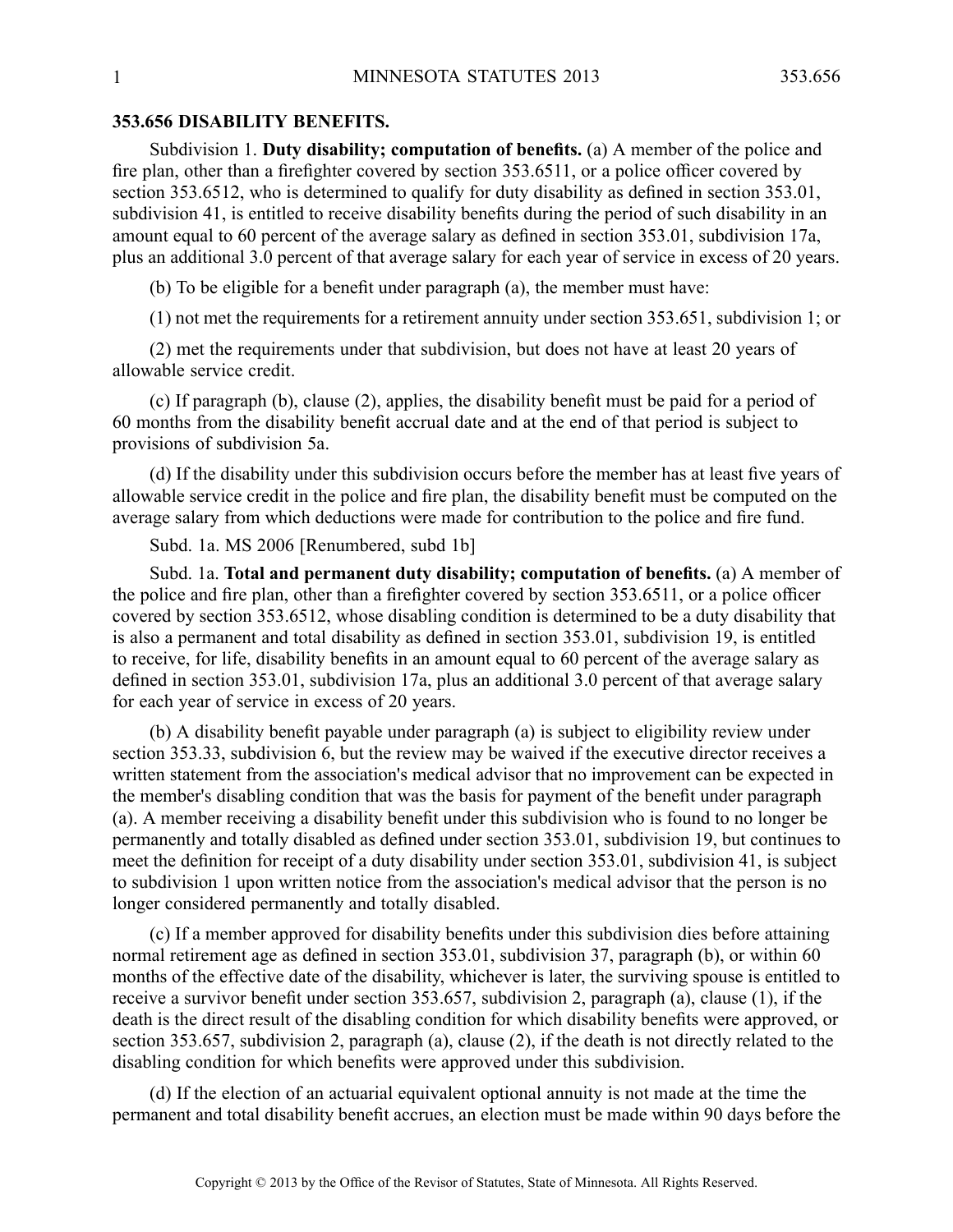member attains normal retirement age as defined under section 353.01, subdivision 37, paragraph (b), or having collected total and permanen<sup>t</sup> disability benefits for 60 months, whichever is later. If <sup>a</sup> member receiving disability benefits who has dependent children dies, subdivision 6a, paragraph (c), applies.

Subd. 1b. **Optional annuity election.** (a) A disabled member of the police and fire fund may elect to receive the normal disability benefit or an actuarial equivalent optional annuity. If the election of an actuarial equivalent optional annuity is made before the commencement of paymen<sup>t</sup> of the disability benefit, the optional annuity must begin to accrue on the same date as the disability benefit covering only the disabilitant would have accrued.

(b) If an election of an optional annuity is not made before the commencement of the disability benefit, the disabilitant may elect an optional annuity:

(1) within 90 days before normal retirement age;

(2) upon the filing of an application to convert to an early retirement annuity, if electing to convert to an early retirement annuity before the normal retirement age; or

(3) within 90 days before the expiration of the 60-month period for which <sup>a</sup> disability benefit is paid, if the disability benefit is payable because the disabled member did not have at least 20 years of allowable service at normal retirement age.

(c) If <sup>a</sup> disabled member who has named <sup>a</sup> joint and survivor optional annuity beneficiary dies before the disability benefit ceases and is recalculated under subdivision 5a, the beneficiary eligible to receive the joint and survivor annuity may elect to have the annuity converted at the times designated in paragraph (b), clause (1), (2), or (3), whichever allows for the earliest paymen<sup>t</sup> of <sup>a</sup> higher joint and survivor annuity option resulting from recalculation under subdivision 5a, paragraph (e).

(d) A disabled member may name <sup>a</sup> person other than the spouse as beneficiary of <sup>a</sup> joint and survivor annuity only if the spouse of the disabled member permanently waives surviving spouse coverage on the disability application form prescribed by the executive director.

(e) If the spouse of the member permanently waives survivor coverage, the dependent child or children, if any, continue to be eligible for dependent child benefits under section 353.657, subdivision 3, and the designated optional annuity beneficiary may draw the monthly benefit.

(f) Any optional annuity under this subdivision, plus dependent child benefits, if applicable, are subject to the maximum and minimum family benefit amounts specified in section 353.657, subdivision 3a.

Subd. 2. **Benefits paid under workers' compensation law.** (a) If <sup>a</sup> member becomes disabled and receives <sup>a</sup> disability benefit as specified in this section and is also entitled to receive lump sum or periodic benefits under workers' compensation laws, the single life annuity actuarial equivalent disability benefit amount and the workers' compensation amount must be added. The computation must exclude any attorney fees paid by the disabilitant as authorized under applicable workers' compensation laws. The computation must also exclude permanen<sup>t</sup> partial disability payments provided under section 176.101, subdivision 2a, and retraining payments under section 176.102, subdivision 11, if the permanent partial disability or retraining payments are reported to the executive director in <sup>a</sup> manner specified by the executive director.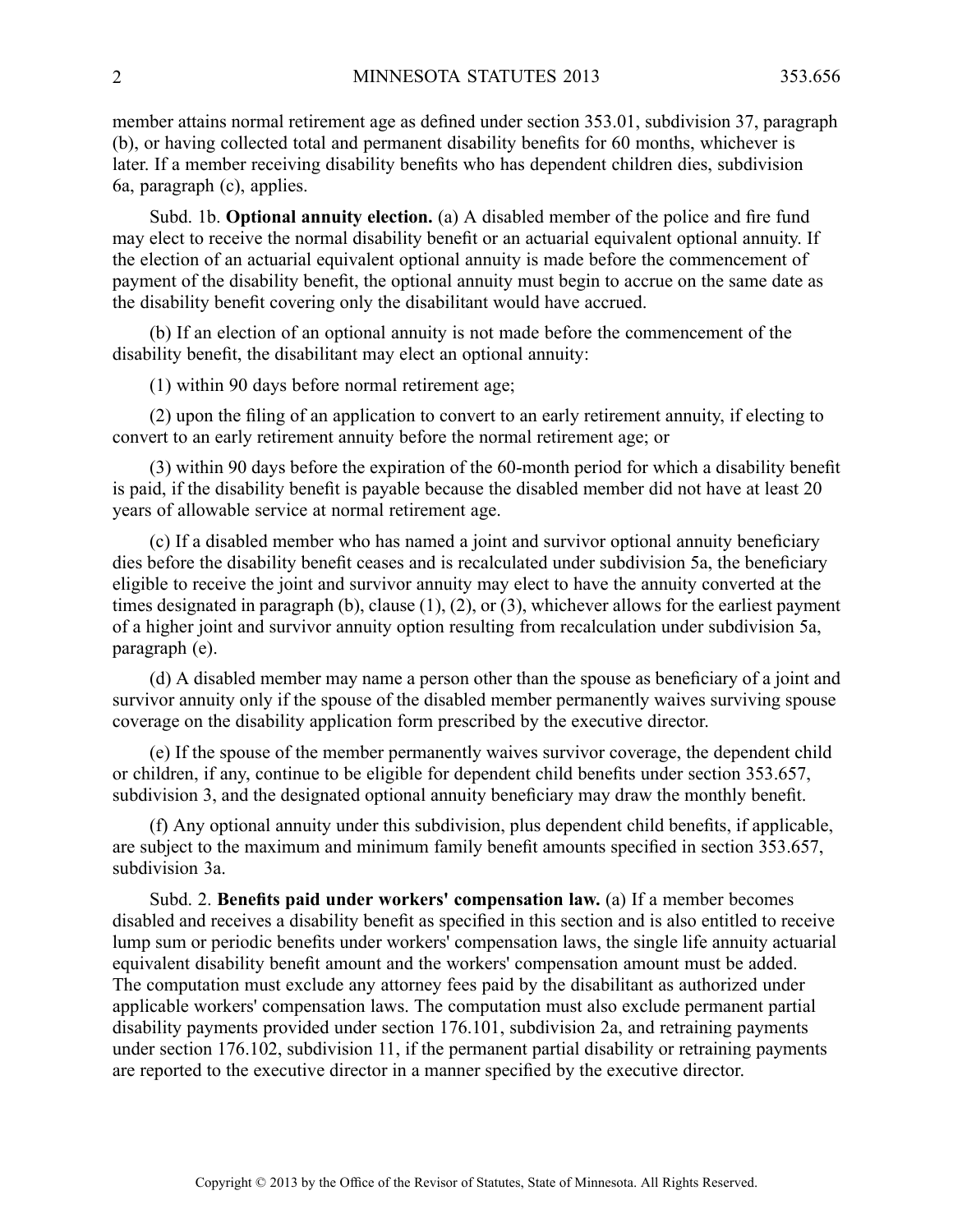(b) The equivalent salary is the amount determined under clause (1) or (2), whichever is greater:

(1) the salary the disabled member received as of the date of the disability; or

(2) the salary currently payable for the same employment position or substantially similar positions in the applicable governmen<sup>t</sup> subdivision.

(c) If the amount determined under paragraph (a) exceeds the equivalent salary determined under paragraph (b), the disability benefit amount must be reduced to that amount which, when added to the workers' compensation benefits, equals the equivalent salary.

Subd. 2a. **Reduction restored; overpayment.** Adisabled member who is eligible to receive <sup>a</sup> disability benefit under subdivision 2 as of June 30, 1987, and whose disability benefit amount had been reduced prior to July 1, 1987, as <sup>a</sup> result of the receipt of workers' compensation benefits, must have the disability benefit paymen<sup>t</sup> amount restored, as of July 1, 1987, calculated in accordance with subdivision 2. However, <sup>a</sup> disabled member is not entitled to receive retroactive repaymen<sup>t</sup> of any disability benefit amounts lost before July 1, 1987, as <sup>a</sup> result of the reduction required before that date because of the receipt of workers' compensation benefits.

Any disability benefit overpayments made before July 1, 1987, and occurring because of the failure to reduce the disability benefit paymen<sup>t</sup> to the extent required because of the receipt of workers' compensation benefits, may be collected by the association through the reduction of disability benefit or annuity paymen<sup>t</sup> made on or after July 1, 1987, until the overpaymen<sup>t</sup> is fully recovered.

Subd. 3. **Regular disability benefit.** (a) A member of the police and fire plan, other than <sup>a</sup> firefighter covered by section 353.6511, or <sup>a</sup> police officer covered by section 353.6512, who qualifies for <sup>a</sup> regular disability benefit as defined in section 353.01, subdivision 46, is entitled to receive <sup>a</sup> disability benefit, after filing <sup>a</sup> valid application, in an amount equal to 45 percen<sup>t</sup> of the average salary as defined in section 353.01, subdivision 17a.

(b) To be eligible for <sup>a</sup> benefit under paragraph (a), the member must have at least one year of allowable service credit and have:

(1) not met the requirements for <sup>a</sup> retirement annuity under section 353.651, subdivision 1, or

(2) met the requirements under that subdivision, but does not have at least 15 years of allowable service credit.

(c) If paragraph (b), clause (2), applies, the disability benefit must be paid for <sup>a</sup> period of 60 months from the disability benefit accrual date and, at the end of that period, is subject to provisions of subdivision 5a.

(d) For <sup>a</sup> member who is employed as <sup>a</sup> full-time firefighter by the Department of Military Affairs of the state of Minnesota, allowable service as <sup>a</sup> full-time state Military Affairs Department firefighter credited by the Minnesota State Retirement System may be used in meeting the minimum allowable service requirement of this subdivision.

Subd. 3a. **Total and permanen<sup>t</sup> regular disability; computation of benefits.** (a) A member of the police and fire plan, other than <sup>a</sup> firefighter covered by section 353.6511, or <sup>a</sup> police officer covered by section 353.6512, whose disabling condition is determined to be <sup>a</sup> regular disability under section 353.01, subdivision 46, that is also <sup>a</sup> permanen<sup>t</sup> and total disability as defined in section 353.01, subdivision 19, is entitled to receive, for life, <sup>a</sup> disability benefit in an amount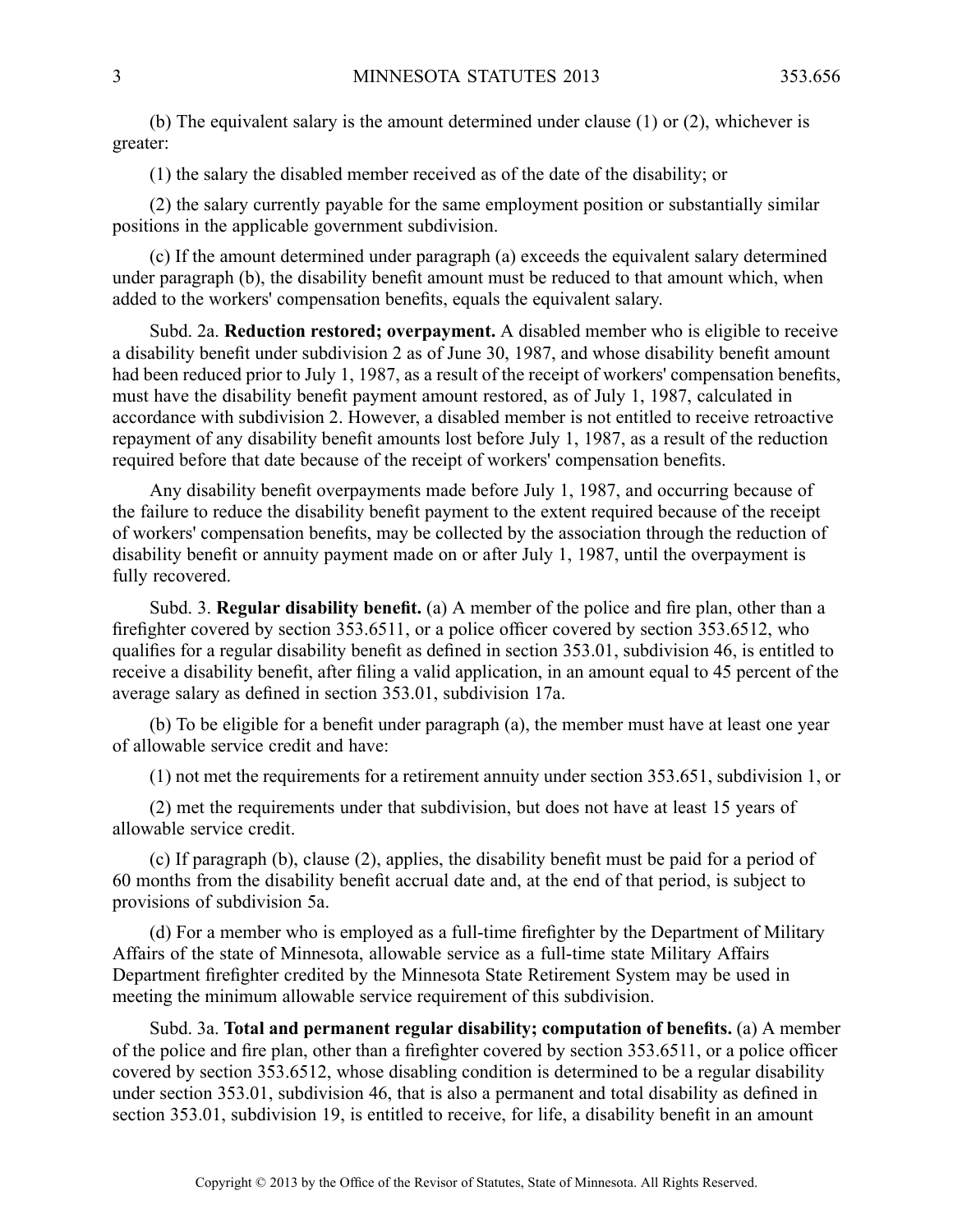equal to 45 percen<sup>t</sup> of the average salary as defined in section 353.01, subdivision 17a, plus an additional 3.0 percen<sup>t</sup> of that average salary for each year of service in excess of 15 years.

(b) A disability benefit payable under paragraph (a) is subject to eligibility review under section 353.33, subdivision 6, but the review may be waived if the executive director receives <sup>a</sup> written statement from the association's medical advisor that no improvement can be expected in the member's disabling condition that was the basis for paymen<sup>t</sup> of the benefit under paragraph (a). Amember receiving <sup>a</sup> disability benefit under this subdivision who is found to no longer be permanently and totally disabled as defined under section 353.01, subdivision 19, but continues to meet the definition for receipt of <sup>a</sup> regular disability under section 353.01, subdivision 46, is subject to subdivision 3 upon written notice from the association's medical advisor that the person is no longer considered permanently and totally disabled.

(c) A member approved for disability benefits under this subdivision may elect to receive <sup>a</sup> normal disability benefit or an actuarial equivalent optional annuity. If the election of an actuarial equivalent optional annuity is not made at the time the total and permanen<sup>t</sup> disability benefit accrues, an election must be made within 90 days before the member attains normal retirement age as defined in section 353.01, subdivision 37, paragraph (b), or having collected disability benefits for 60 months, whichever is later. No surviving spouse benefits are payable if the member dies during the period in which <sup>a</sup> normal total and permanen<sup>t</sup> disability benefit is being paid. If <sup>a</sup> member receiving disability benefits who has dependent children dies, subdivision 6a, paragraph (c), applies.

Subd. 4. **Limitation on disability benefit payments.** (a) No member is entitled to receive <sup>a</sup> disability benefit paymen<sup>t</sup> when there remains to the member's credit unused annual leave, sick leave, or any other employer-provided salary continuation plan, or under any other circumstances when, during the period of disability, there has been no impairment of the person's salary as <sup>a</sup> police officer, <sup>a</sup> firefighter, or <sup>a</sup> paramedic as defined in section 353.64, subdivision 10, whichever applies.

(b) If <sup>a</sup> disabled member resumes <sup>a</sup> gainful occupation with earnings that, when added to the normal disability benefit, and workers' compensation benefit if applicable, exceed the disabilitant reemployment earnings limit, the amount of the disability benefit must be reduced as provided in this paragraph. The disabilitant reemployment earnings limit is the greater of:

(1) the salary earned at the date of disability; or

(2) 125 percen<sup>t</sup> of the base salary currently paid by the employing governmental subdivision for similar positions.

(c) The disability benefit must be reduced by one dollar for each three dollars by which the total amount of the current disability benefit, any workers' compensation benefits if applicable, and actual earnings exceed the greater disabilitant reemployment earnings limit. In no event may the disability benefit as adjusted under this subdivision exceed the disability benefit originally allowed.

Subd. 5. [Repealed, 2007 <sup>c</sup> 134 art 4 <sup>s</sup> 36]

Subd. 5a. **Cessation of disability benefit.** (a) The association shall cease the paymen<sup>t</sup> of any disability benefit the first of the month following the reinstatement of <sup>a</sup> member to full time or less than full-time service in <sup>a</sup> position covered by the police and fire fund.

(b) A disability benefit paid to <sup>a</sup> disabled member of the police and fire plan, that was granted under laws in effect after June 30, 2007, terminates at the end of the month in which the member:

(1) reaches normal retirement age;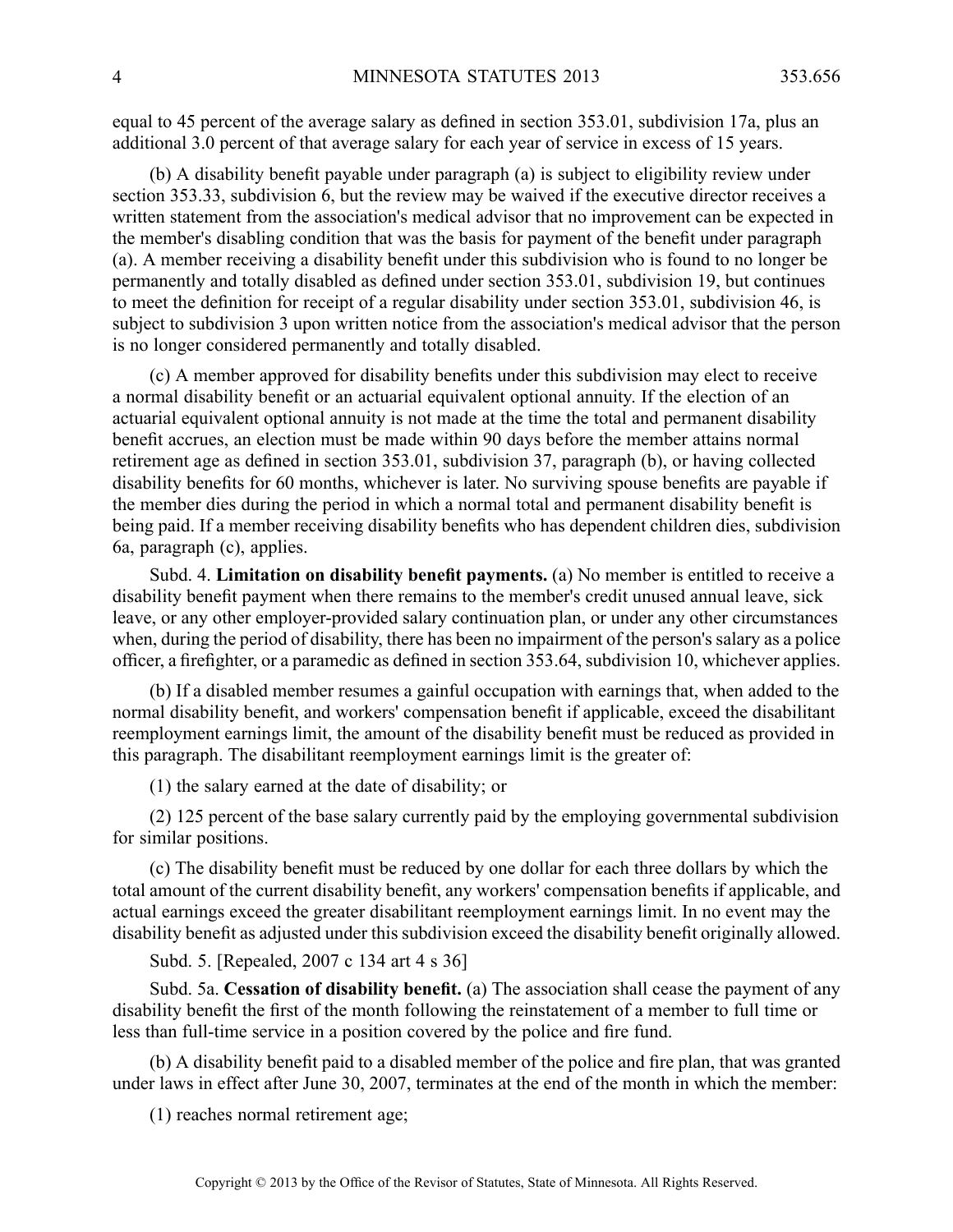(2) if the disability benefit is payable for <sup>a</sup> 60-month period as determined under subdivisions 1 and 3, as applicable, the first of the month following the expiration of the 60-month period; or

(3) if the disabled member so chooses, the end of the month in which the member has elected to convert to an early retirement annuity under section 353.651, subdivision 4.

(c) If the police and fire plan member continues to be disabled when the disability benefit terminates under this subdivision, the member is deemed to be retired. The individual is entitled to receive <sup>a</sup> normal retirement annuity or an early retirement annuity under section 353.651, whichever is applicable, as further specified in paragraph (d) or (e). If the individual did not previously elect an optional annuity under subdivision 1a, paragraph (a), the individual may elect an optional annuity under subdivision 1a, paragraph (b).

(d) A member of the police and fire plan who is receiving <sup>a</sup> disability benefit under this section may, upon application, elect to receive an early retirement annuity under section 353.651, subdivision 4, at any time after attaining age 50, but must convert to <sup>a</sup> retirement annuity no later than the end of the month in which the disabled member attains normal retirement age. An early retirement annuity elected under this subdivision must be calculated on the disabled member's accrued years of service and average salary as defined in section 353.01, subdivision 17a, and when elected, the member is deemed to be retired.

(e) When an individual's benefit is recalculated as <sup>a</sup> retirement annuity under this section, the annuity must be based on clause (1) or clause (2), whichever provides the greater amount:

(1) the benefit amount at the time of reclassification, including all prior adjustments provided under Minnesota Statutes 2008, section 11A.18, through January 1, 2009, and thereafter as provided in section 356.415; or

(2) <sup>a</sup> benefit amount computed on the member's actual years of accrued allowable service credit and the law in effect at the time the disability benefit first accrued, plus any increases that would have applied since that date under Minnesota Statutes 2008, section 11A.18, through January 1, 2009, and thereafter as provided in section 356.415.

Subd. 6. [Repealed, 1993 <sup>c</sup> 307 art 4 <sup>s</sup> 54]

Subd. 6a. **Disability survivor benefits for pre-July 1, 2007, disabilitants.** (a) If <sup>a</sup> member who is receiving <sup>a</sup> disability benefit that was granted under the laws in effect before July 1, 2007, dies before attaining normal retirement age as defined under section 353.01, subdivision 37, paragraph (b), or within five years of the effective date of the disability, whichever is later, the surviving spouse shall receive <sup>a</sup> survivor benefit under section 353.657, subdivision 2, paragraph (a), clause (2); or 2a, unless the surviving spouse elected to receive <sup>a</sup> refund under section 353.32, subdivision 1. The joint and survivor optional annuity under subdivision 2a is based on the minimum disability benefit under subdivision 1 or 3, or the deceased member's allowable service, whichever is greater.

(b) If the disability benefit was granted under the laws in effect before July 1, 2007, and the disabilitant is living at the age required for receipt of <sup>a</sup> retirement annuity under section 353.651, subdivision 1, or five years after the effective date of the disability, whichever is later, the disabled member may continue to receive <sup>a</sup> normal disability benefit, or the member may elect <sup>a</sup> joint and survivor optional annuity under section 353.30. The optional annuity is based on the minimum disability benefit under subdivision 1 or 3, or the member's allowable service, whichever is greater. The election of this joint and survivor annuity must occur within 90 days before attaining normal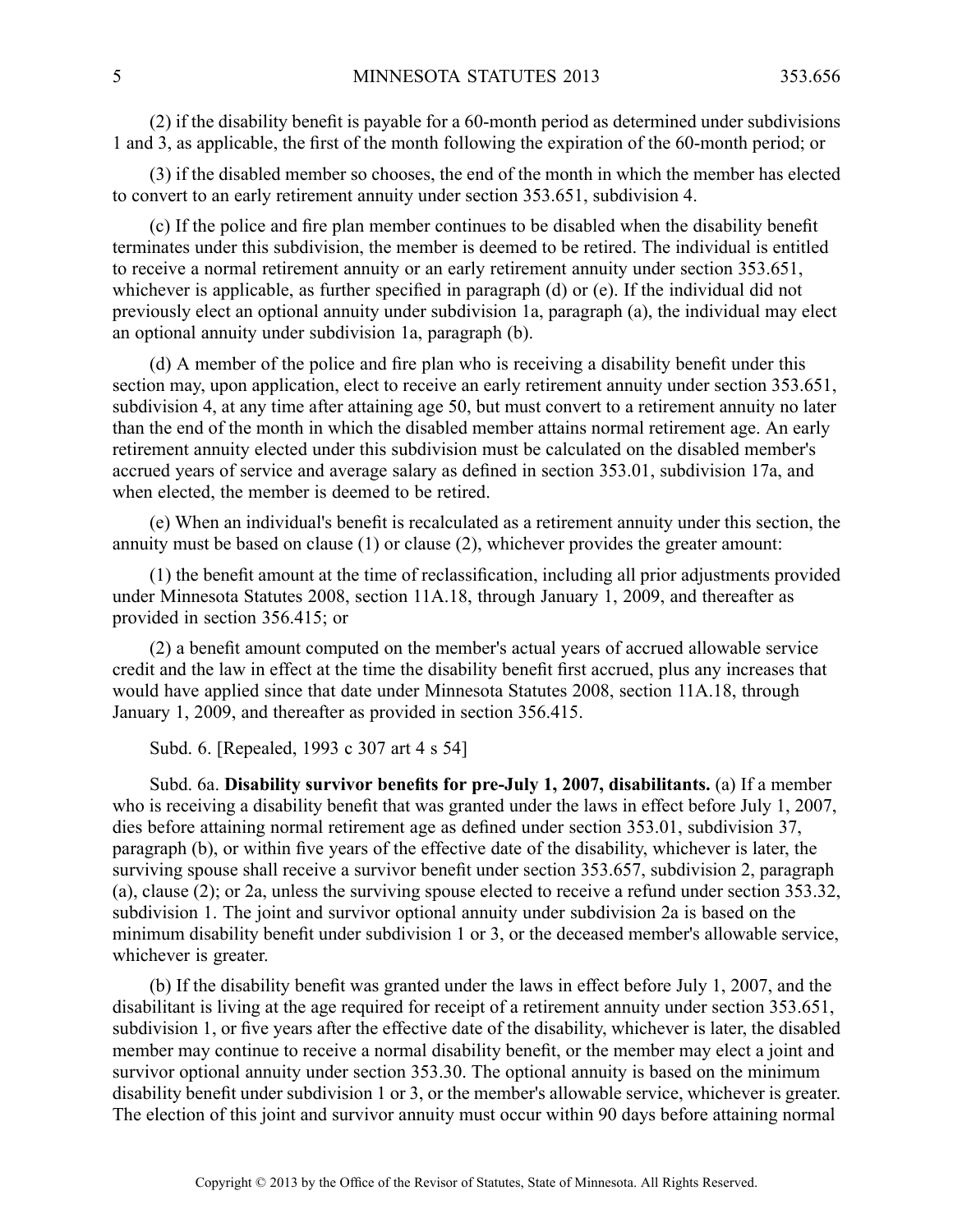retirement age as defined under section 353.01, subdivision 37, paragraph (b), or within 90 days before the five-year anniversary of the effective date of the disability benefit, whichever is later. The optional annuity takes effect the first of the month following the month in which the person attains the age required for receipt of <sup>a</sup> retirement annuity under section 353.651, subdivision 1, or reaches the five-year anniversary of the effective date of the disability benefit, whichever is later.

(c) If any disabled member dies while receiving <sup>a</sup> benefit and has <sup>a</sup> dependent child or children, the association shall gran<sup>t</sup> <sup>a</sup> dependent child benefit under section 353.657, subdivision 3.

Subd. 7. [Repealed, 1992 <sup>c</sup> 432 art 2 <sup>s</sup> 51]

Subd. 8. **Application procedure to determine eligibility for police and fire plan disability benefits.** The application procedures to determine eligibility for police and fire plan disability benefits are defined under section 353.031.

Subd. 9. [Repealed, 2007 <sup>c</sup> 134 art 4 <sup>s</sup> 36]

Subd. 10. **Accrual of benefits.** (a) Except for <sup>a</sup> total and permanen<sup>t</sup> disability under subdivision 1a, <sup>a</sup> disability benefit begins to accrue when the applicant is no longer receiving any form of compensation, whether salary or paid leave 90 days preceding the filing of an application; or, if annual or sick leave, or any other employer-paid salary continuation plan is paid for more than the 90-day period, from the date on which the paymen<sup>t</sup> of salary ceased, whichever is later. Except for <sup>a</sup> total and permanen<sup>t</sup> disability under subdivision 1a, no member is entitled to receive <sup>a</sup> disability benefit paymen<sup>t</sup> when there remains to the member's credit any unused annual leave, sick leave, or any other employer-paid salary continuation benefit, or under any other circumstances when, during the period of disability, there has been no impairment of the person's salary.

(b) Payment of the disability benefit must not continue beyond the end of the month in which entitlement has terminated. If the disabilitant dies prior to negotiating the check for the month in which death occurs, paymen<sup>t</sup> must be made to the surviving spouse or, if none, to the designated beneficiary or, if none, to the estate.

Subd. 11. [Repealed, 2007 c 134 art 4 s 36]

Subd. 12. [Repealed, 2007 <sup>c</sup> 134 art 4 <sup>s</sup> 36]

Subd. 13. **Chemical dependency limitations to disability benefit eligibility.** (a) No benefits are payable for any disability resulting in whole or in par<sup>t</sup> from the member's current use of illegal drugs. This exclusion does not apply to <sup>a</sup> member who:

(1) has successfully completed <sup>a</sup> supervised drug rehabilitation program or has otherwise been rehabilitated successfully and is no longer engaging in such use; or

(2) is participating in <sup>a</sup> supervised rehabilitation program and is no longer engaging in such use.

(b) "Illegal use of drugs" means the use of drugs, the possession or distribution of which is unlawful under United States Code, title 21, section 801. "Illegal use of drugs" does not include the use of <sup>a</sup> drug taken under the supervision of <sup>a</sup> licensed health care professional, or other uses authorized by United States Code, title 21, or other provisions of law.

Subd. 14. **Postretirement adjustment eligibility.** A disability benefit under this section is eligible for postretirement adjustments under section 356.415.

History: 1971 c 297 s 3; 1973 c 753 s 72-74; 1975 c 102 s 20,21; 1975 c 359 s 23; 1976 c 329 s 28; 1977 c 429 s 63; 1978 c 796 s 38; 1979 c 216 s 19; 1981 c 68 s 23,24; 1981 c 180 s 16;